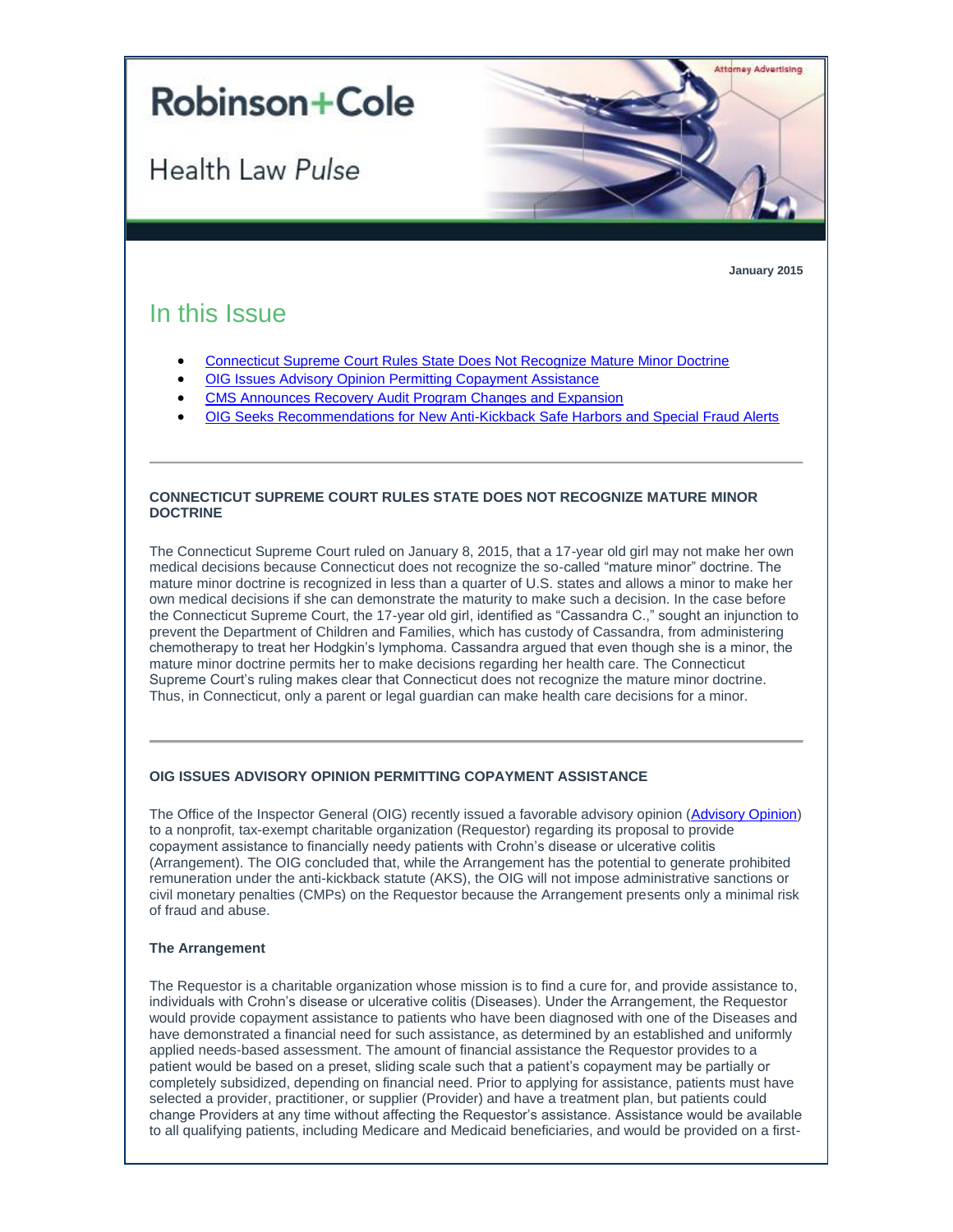come, first-served basis for a specified period of time. Patients could reapply for additional assistance once the previous assistance period expires. The Requestor would not recommend or refer patients to any particular Provider, and patients could use the assistance toward the copayment of any drug prescribed to treat a Disease covered by the patient's insurance. The Requestor certified to the OIG that several manufacturers produce drugs that can be used to treat the Diseases.

The Requestor would raise money by soliciting donations from its standard sources, which include pharmaceutical manufacturers and other business organizations, as well as individuals and foundations. The Requestor would maintain a separate fund for each Disease, and donors could earmark donations for one Disease, but the Requestor would retain full control over how funds were distributed. No donors would be able to exert control over the Requestor or the Arrangement, and donors would be barred from serving on the Requestor's board of directors. The Requestor would provide donors with aggregated data, such as the average amount of assistance given to each patient. The Requestor, however, would not provide donors with the identity of patients or any data on the drugs or services subsidized by the Arrangement, thus preventing a donor from being able to correlate the amount of a donation to the use of a specific drug or service.

# **OIG Findings**

The AKS makes it a crime to knowingly and willfully offer or receive remuneration to induce or reward referrals of items or services reimbursable by a federal health care program. The OIG determined that, although the Arrangement could generate remuneration prohibited by the AKS, it would not impose sanctions or CMPs on the Requestor because the Arrangement is unlikely to influence referrals by the Requestor or a beneficiary's choice of provider.

The OIG identified two features of the Arrangement that could implicate the AKS: donor contributions and the Requestor's proposal to provide copayment assistance to patients. With respect to donor contributions, the OIG found that the many safeguards in the Arrangement would make it unlikely that donor contributions could influence referrals by the Requestor. Specifically, the OIG stated that the following features of the Arrangement minimize the risk of prohibited remuneration:

1. No donor would exert control over the Requestor or the Arrangement.

2. Patients will have chosen a Provider and a treatment plan prior to applying to receive assistance from the Requestor, and patients would be free to change Providers at any time without consequence to their receiving assistance.

3. Patients would not receive donor information, and donors would not receive patient information other than aggregated data.

4. While donors are permitted to earmark a donation for a particular Disease, they would not be allowed to place further restrictions on the donation (such as only donating to patients who require a certain treatment), reducing the risk that a donor could successfully channel funds towards the use of a particular drug.

The OIG found that the Requestor's proposal to provide copayment assistance to patients presents a low risk of abuse because, in addition to the factors described above, the Requestor would provide financial assistance based solely on a patient's financial need, and the Requestor would not recommend or refer patients to any particular Provider.

The OIG's conclusion in this Advisory Opinion is consistent with well-established OIG guidance permitting health care industry stakeholders to contribute to charitable patient assistance programs.

#### **Conclusion**

Although the Advisory Opinion is limited to the Requestor and the specific facts of the Arrangement, it reaffirms previously provided guidance on the factors the OIG considers in determining whether a patient assistance program implicates the AKS. Organizations contemplating a patient assistance program may want to carefully consider the OIG's interpretation of the AKS in the advisory opinion.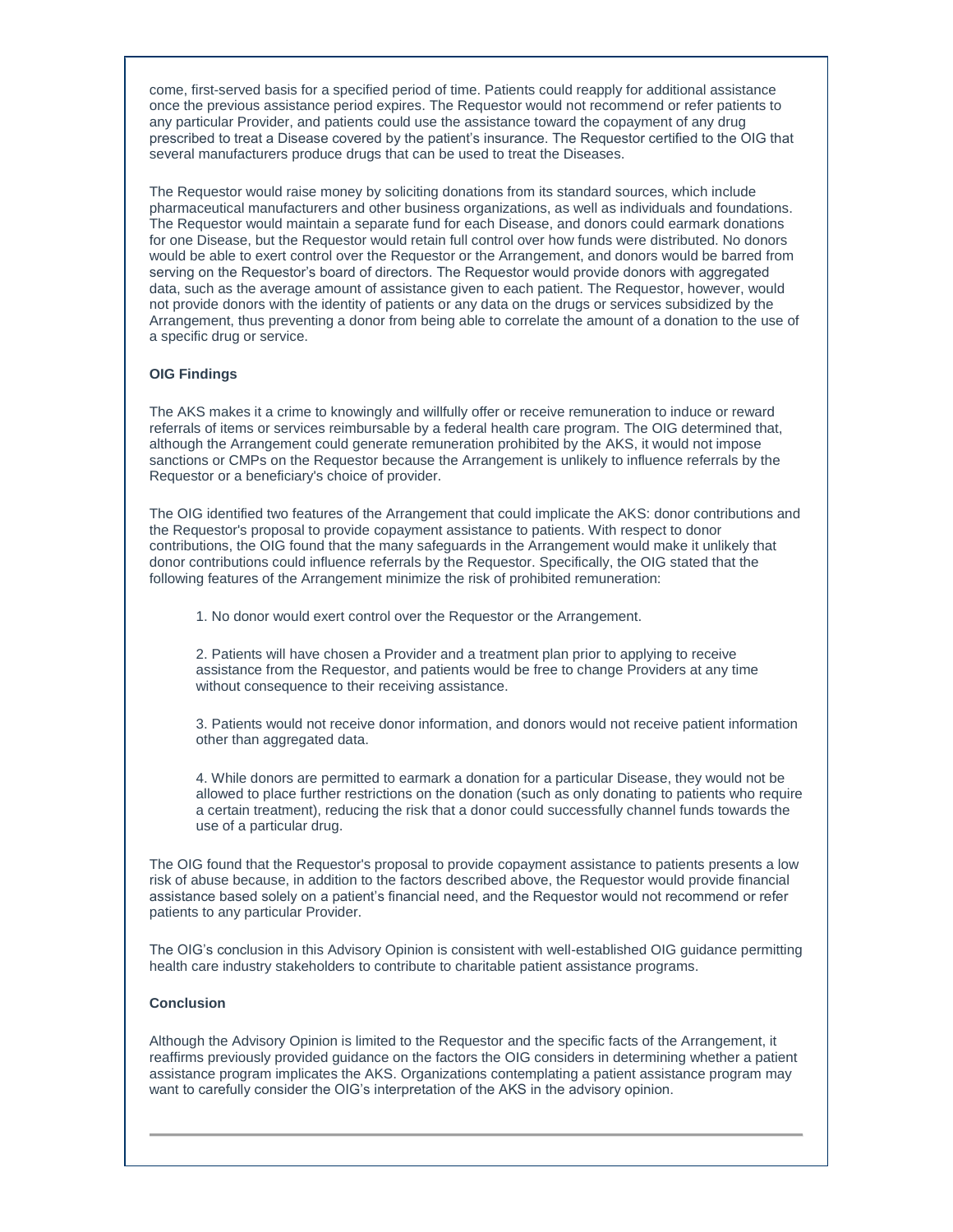# <span id="page-2-0"></span>**CMS ANNOUNCES RECOVERY AUDIT PROGRAM CHANGES AND EXPANSION**

The Centers for Medicare & Medicaid Services (CMS) announced on December 30, 2014, a series of improvements (RAP Improvements) to the Recovery Audit Program (RAP) as well as the award of a new RAP contract to Connolly, LLC (Connolly) for nationwide monitoring of durable medical equipment, prosthetics, orthotics, and supplies (DMEPOS) and home health/hospice (HH/H) payments (Connolly Contract). The RAP Improvements and the Connolly Contract award mark a new beginning for RAP after CMS suspended RAP document requests in February 2014 pending the finalization of a procurement process for new RAP contracts.

The Connolly Contract, which requires Connolly to identify and correct improper payments for nationwide Medicare DMEPOS and HH/H claims, is reportedly the first RAP contract to specifically target DMEPOS and HH/H services. Connolly will review all applicable claims for DMEPOS and HH/H services and work with CMS and Medicare Administrative Contractors (MACs) to recover overpayments from, and allocate underpayments to, providers of DMEPOS and HH/H services. On January 14, 2015, it was announced that the Connolly Contract is the subject of a bid protest filed with the U.S. Government Accountability Office (GAO). The GAO has until April 16, 2015, to make a decision on the protest. Robinson+Cole will continue to monitor this situation.

The RAP Improvements apply to all RAP contract awards beginning on or after December 30, 2014. They are intended to reduce provider burden, enhance CMS oversight of Recovery Auditors (RACs), and increase RAP transparency. The RAP Improvements include the following:

- CMS will establish limitations for additional document requests (ADR) associated with RACs' claim reviews based on a provider's Medicare claims-denial rate such that providers with low denial rates will have lower ADR limits than providers with high denial rates. ADR limits will be diversified across all claim types to ensure that providers with multiple claim types are not disproportionately affected by a RAP review.
- CMS will limit the RAC look-back period to six months from the date of service for patient status reviews, provided that the hospital submitted the claim within three months from the date of service.
- RACs must give a provider 30 days to submit a discussion request before sending a claim to the provider's MAC for adjustment and must confirm receipt of a provider's discussion request or other written correspondence within three business days.
- RACs will not receive contingency fees for the recovery of overpayments until a provider exhausts its second-level appeal rights.
- CMS will increase public reporting of data associated with the RAP, including appeals, quality assurance activities, and timeliness standards.
- CMS will impose corrective action plans on RACs with a claims reversal rate of 10 percent or greater at the first level of appeal. The corrective action plan may include decreasing ADR limits or ceasing claims reviews until the problems are corrected.
- RACs must maintain an accuracy rate of at least 95 percent or face progressive reductions in ADR limits.
- CMS established a provider relations coordinator to manage complaints from providers about the RAP.

# <span id="page-2-1"></span>**OIG SEEKS RECOMMENDATIONS FOR NEW ANTI-KICKBACK SAFE HARBORS AND SPECIAL FRAUD ALERTS**